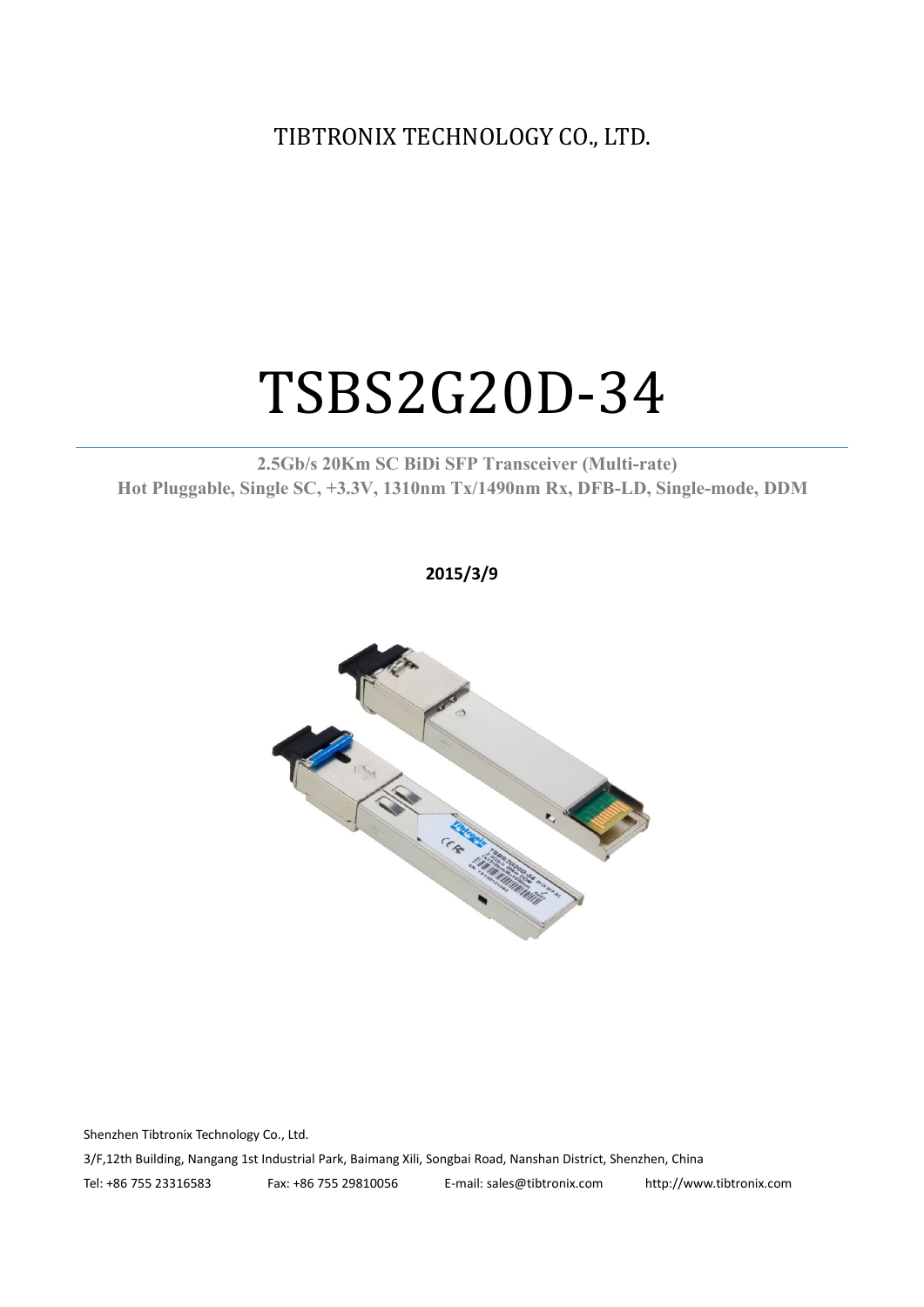### **Features:**

- $\diamondsuit$  Up to 2.67Gb/s Data Links
- $\Leftrightarrow$  Hot-Pluggable
- $\Leftrightarrow$  Single SC connector
- $\diamond$  Up to 20 km on 9/125 µm SMF
- $\lozenge$  1310nm DFB laser transmitter
- 1490nm PIN photo-detector
- $\diamond$  Single +3.3V Power Supply
- $\Diamond$  Monitoring Interface Compliant with SFF-8472
- $\Diamond$  Maximum power dissipation <1W
- Industrial /Extended/ Commercial operating temperature range: -40°C to 85°C/-5°C to 85°C/-0°C to 70°C Version available
- $\Leftrightarrow$  RoHS compliant and Lead Free

### **Applications:**

- $\diamond$  SONET OC-48 / SDH STM -16
- $\diamond$  SONET OC-12 / SDH STM -4
- $\diamond$  SONET OC-3 / SDH STM -1
- $\Diamond$  Gigabit Ethernet
- $\div$  1x/2xFibre Channel

### **Description:**

TIBTRONIX's TSBS2G20D-34 Transceivers are a high performance, cost effective module which have a single SC optics interface. They are compatible with the Small Form Factor Pluggable Multi-Sourcing Agreement (MSA) and Digital diagnostics functions are available via the 2-wire serial bus specified in SFF-8472. The receiver section uses a PIN receiver and the transmitter uses a 1310 nm DFB laser, up to 13dB link budge ensure this module SONET OC-48 / SDH STM -16 20km application.

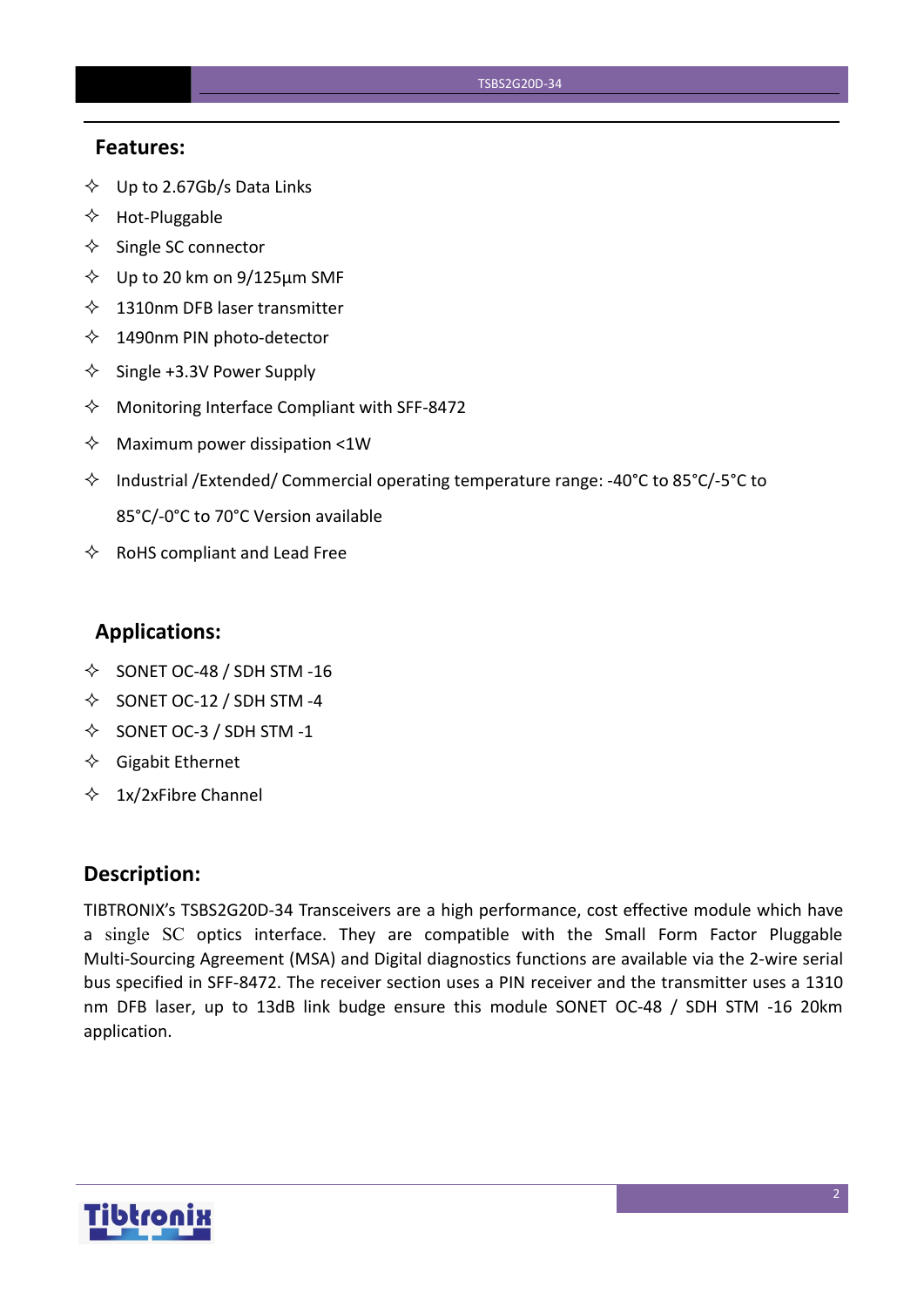# **Absolute Maximum Ratings**

| <b>Parameter</b>         | <b>Symbol</b>   | Min.   | <b>Typical</b> | Max.  | Unit        |
|--------------------------|-----------------|--------|----------------|-------|-------------|
| Storage Temperature      |                 | $-40$  |                | $+85$ | $\sim$<br>◡ |
| <b>Supply Voltage</b>    | V <sub>cc</sub> | $-0.5$ |                | Δ     |             |
| <b>Relative Humidity</b> | <b>RH</b>       |        |                | 85    | %           |

# **Recommended Operating Environment:**

| Parameter                  | Symbol     | Min.      | <b>Typical</b> | Max. | <b>Unit</b> |              |
|----------------------------|------------|-----------|----------------|------|-------------|--------------|
|                            | Industrial |           | $-40$          |      | 85          | $^{\circ}$ C |
| Case operating Temperature | Extended   | $T_C$     | $-5$           |      | 85          | $^{\circ}$ C |
|                            | Commercial |           | 0              |      | $+70$       | $^{\circ}$ C |
| <b>Supply Voltage</b>      |            | $V_{CC}$  | 3.135          |      | 3.465       | V            |
| <b>Supply Current</b>      |            | Icc       |                |      | 300         | mA           |
| Inrush Current             |            | Isurge    |                |      | $lcc+30$    | mA           |
| <b>Maximum Power</b>       |            | $P_{max}$ |                |      | 1           | W            |

# $\bullet$  Electrical Characteristics(T<sub>OP</sub> = -40 to 85°C, VCC = 3.135 to 3.465 Volts)

| <b>Parameter</b>                    | Symbol                      | Min.        | <b>Typical</b> | Max.           | <b>Unit</b> | <b>Note</b> |
|-------------------------------------|-----------------------------|-------------|----------------|----------------|-------------|-------------|
| <b>Transmitter Section:</b>         |                             |             |                |                |             |             |
| Input differential impedance        | $R_{in}$                    | 90          | 100            | 110            |             |             |
| Single ended data input swing       | $V_{\text{in PP}}$          | 250         |                | 1200           | $mVp-p$     |             |
| <b>Transmit Disable Voltage</b>     | $V_D$                       | $Vcc - 1.3$ |                | <b>Vcc</b>     | V           | 2           |
| <b>Transmit Enable Voltage</b>      | $V_{EN}$                    | Vee         |                | $Vee+0.8$      | $\vee$      |             |
| <b>Transmit Disable Assert Time</b> | <b>T</b> <sub>dessert</sub> |             |                | 10             | us          |             |
| <b>Receiver Section:</b>            |                             |             |                |                |             |             |
| Single ended data output swing      | Vout, pp                    | 300         |                | 800            | mv          | 3           |
| LOS Fault                           | Vlosfault                   | $Vcc - 0.5$ |                | $V_{CC\_host}$ | $\vee$      | 5           |
| <b>LOS Normal</b>                   | V <sub>los norm</sub>       | $V_{ee}$    |                | $V_{ee}$ +0.5  | $\vee$      | 5           |
| Power Supply Rejection              | <b>PSR</b>                  | 100         |                |                | mVpp        | 6           |

Note:

1. AC coupled.

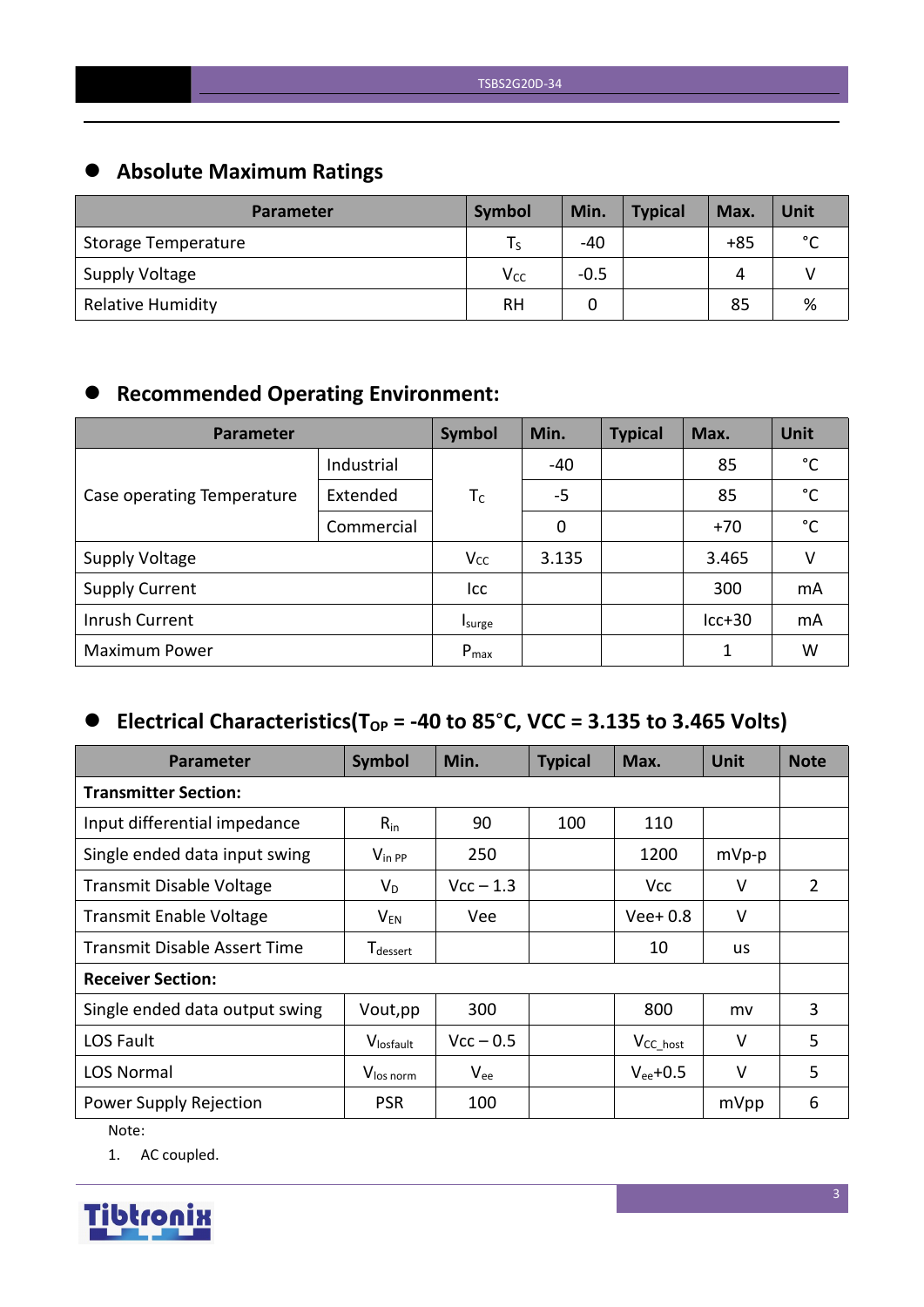- 2. Or open circuit.
- 3. Into 100 ohm differential termination.
- $4. \quad 20 80 \%$
- 5. LOS is LVTTL. Logic 0 indicates normal operation; logic 1 indicates no signal detected.
- 6. All transceiver specifications are compliant with a power supply sinusoidal modulation of 20 Hz to 1.5MHz up to specified value applied through the powersupply filtering network shown on page 23 of the Small Form-factor Pluggable (SFP) Transceiver Multi-Source Agreement (MSA), September 14, 2000.

### **Optical Parameters(TOP = -40 to 85**°**C, VCC = 3.135 to 3.465 Volts)**

| <b>Parameter</b>                                     | <b>Symbol</b>                                 | Min.        | <b>Typical</b> | Max.         | <b>Unit</b> | <b>Note</b>    |
|------------------------------------------------------|-----------------------------------------------|-------------|----------------|--------------|-------------|----------------|
| <b>Transmitter Section:</b>                          |                                               |             |                |              |             |                |
| Center Wavelength                                    | $\lambda_{\rm c}$                             | 1290        | 1310           | 1330         | nm          |                |
| Spectral Width                                       | σ                                             |             |                | $\mathbf{1}$ | nm          |                |
| Side Mode Suppression Ratio                          | <b>SMSR</b>                                   | 30          |                |              | dB          |                |
| <b>Optical Output Power</b>                          | $P_{\text{out}}$                              | $-5$        |                | $\mathbf 0$  | dBm         | $\mathbf{1}$   |
| <b>Extinction Ratio</b>                              | ER                                            | 8.2         |                |              | dB          |                |
| <b>Optical Rise/Fall Time</b>                        | $t_r / t_f$                                   |             |                | 260          | ps          | $\overline{2}$ |
| <b>Relative Intensity Noise</b>                      | <b>RIN</b>                                    |             |                | $-120$       | dB/Hz       |                |
| <b>Total Generated Transmitter Jitter</b>            |                                               |             |                | 0.07         | UI          |                |
| (peak to peak)                                       | $J_{TX}p-p$                                   |             |                |              |             |                |
| <b>Total Generated Transmitter Jitter</b>            | $J_{TX}$ rms                                  |             |                | 0.007        | U           |                |
| (rms)                                                |                                               |             |                |              |             |                |
| Eye Mask for Optical Output                          | Compliant with eye mask Telcordia GR-253-GORE |             |                |              |             |                |
| <b>Receiver Section:</b>                             |                                               |             |                |              |             |                |
| <b>Optical Input Wavelength</b>                      | $\lambda_c$                                   | 1470        | 1490           | 1510         | nm          |                |
| Receiver Overload                                    | $P_{ol}$                                      | $\mathbf 0$ |                |              | dBm         | $\overline{3}$ |
| <b>RX Sensitivity</b>                                | Sen                                           |             |                | $-18$        | dBm         | $\overline{3}$ |
| RX LOS Assert                                        | LOS <sub>A</sub>                              | $-35$       |                |              | dBm         |                |
| RX LOS De-assert                                     | LOS <sub>D</sub>                              |             |                | $-19$        | dBm         |                |
| RX LOS Hysteresis                                    | LOS <sub>H</sub>                              | 0.5         |                |              | dB          |                |
| <b>General Specifications:</b>                       |                                               |             |                |              |             |                |
| Data Rate                                            | <b>BR</b>                                     | 155         |                | 2667         | Mb/s        |                |
| <b>Bit Error Rate</b>                                | <b>BER</b>                                    |             |                | $10^{-12}$   |             |                |
| Max. Supported Link Length on<br>9/125µm SMF@2.5Gb/s | L <sub>MAX</sub>                              |             | 20             |              | km          |                |

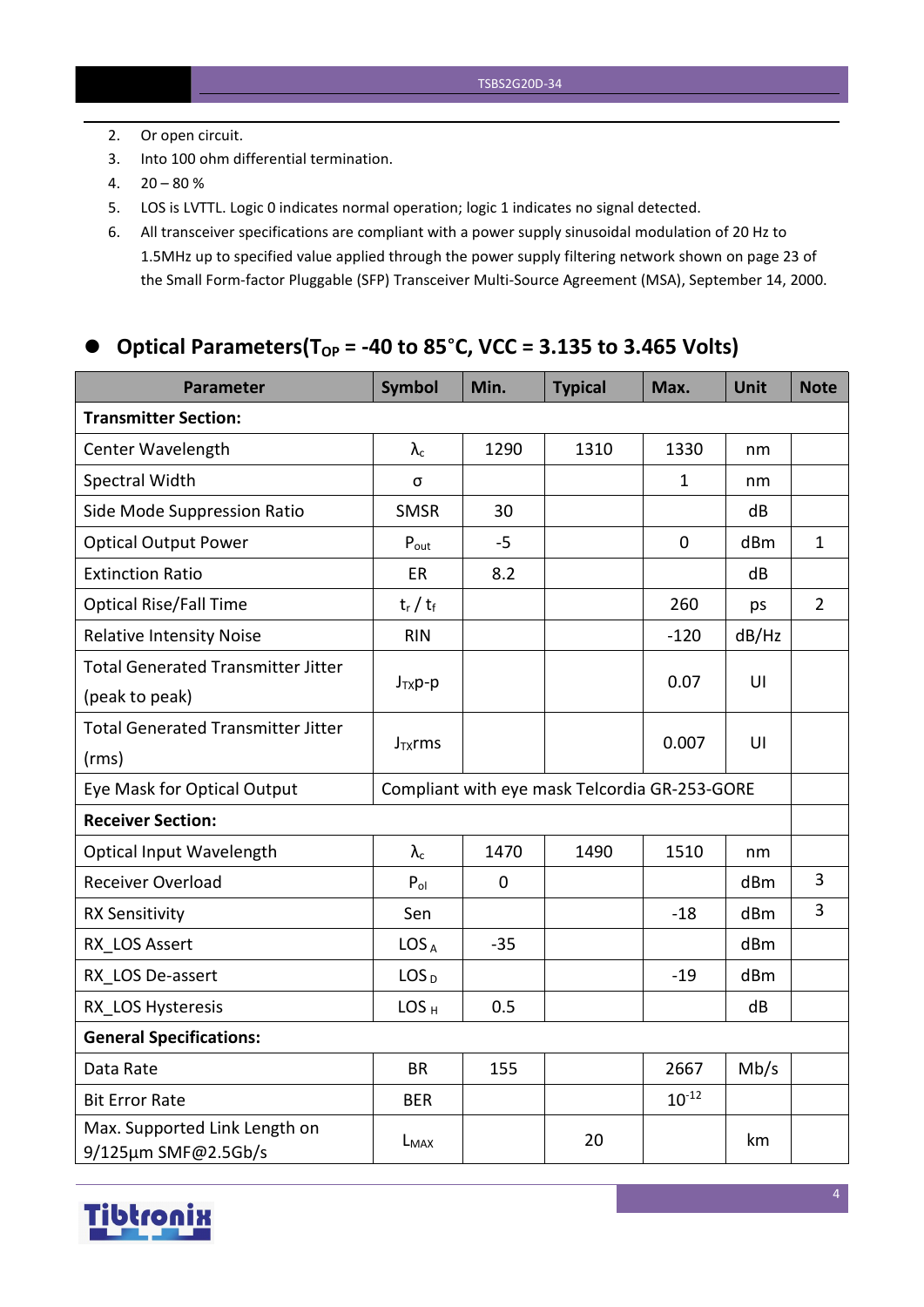| TSBS2G20D-34 |
|--------------|
|              |

|--|

### Note

- 1. The optical power is launched into SMF.
- 2. 20-80%.
- 3. Measured with PRBS  $2^{7-1}$  at  $10^{-12}$  BER

## **Pin Assignment**

Diagram of Host Board Connector Block Pin Numbers and Name



**Diagram of Host Board Connector Block Pin Numbers and Names**

## **Pin Function Definitions**

| <b>Pin No</b> | <b>Name</b>       | <b>Function</b>                     | <b>Plug Seq</b> | <b>Notes</b> |
|---------------|-------------------|-------------------------------------|-----------------|--------------|
| 1             | VeeT              | <b>Transmitter Ground</b>           | 1               | 1            |
| $\mathbf{2}$  | <b>TX Fault</b>   | <b>Transmitter Fault Indication</b> | 3               |              |
| 3             | <b>TX Disable</b> | <b>Transmitter Disable</b>          | 3               | 2            |
| 4             | MOD-DEF2          | <b>Module Definition</b>            | $\overline{2}$  | 3            |
| 5             | MOD-DEF1          | Module Definition 1                 | 3               | 3            |
| 6             | MOD-DEF0          | Module Definition 0                 | 3               | 3            |
| 7             | Rate Select       | Not Connected                       | 3               | 4            |
| 8             | <b>LOS</b>        | Loss of Signal                      | 3               | 5            |
| 9             | <b>VeeR</b>       | <b>Receiver Ground</b>              | 1               | 1            |
| 10            | <b>VeeR</b>       | <b>Receiver Ground</b>              | 1               | $\mathbf{1}$ |
| 11            | VeeR              | <b>Receiver Ground</b>              |                 |              |
| 12            | RD-               | Inv. Received Data Out              | 3               | 6            |

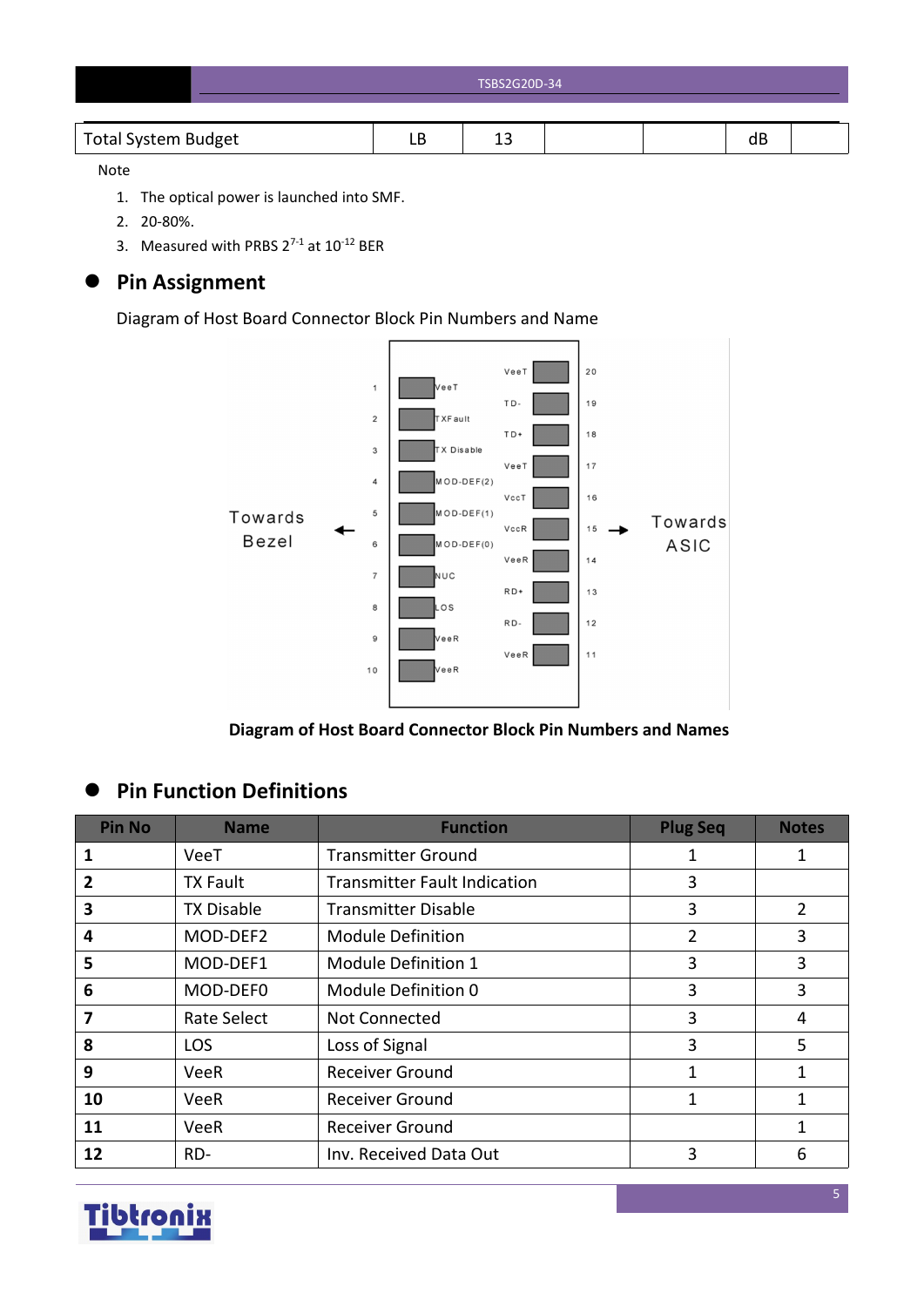| 13 | $RD+$       | <b>Received Data Out</b>  | 6 |
|----|-------------|---------------------------|---|
| 14 | VeeR        | <b>Receiver Ground</b>    |   |
| 15 | <b>VccR</b> | <b>Receiver Power</b>     |   |
| 16 | <b>VccT</b> | <b>Transmitter Power</b>  |   |
| 17 | VeeT        | <b>Transmitter Ground</b> |   |
| 18 | $TD+$       | Transmit Data In          | 6 |
| 19 | TD-         | Inv. Transmit In          | 6 |
| 20 | VeeT        | <b>Transmitter Ground</b> |   |

**Notes:**

- 1. Circuit ground is internally isolated from chassis ground.
- 2. Laser output disabled on TDIS >2.0V or open, enabled on TDIS <0.8V.
- 3. Should be pulled up with 4.7k 10 kohms on host board to a voltage between 2.0V and 3.6V. MOD DEF(0) pulls line low to indicate module is plugged in.
- 4. Rate select is not used
- 5. LOS is open collector output. Should be pulled up with 4.7k 10 kohms on host board to a voltage between 2.0V and 3.6V. Logic 0 indicates normal operation; logic 1 indicates loss of signal.
- 6. AC Coupled

### **SFP Module EEPROM Information and Management**

The SFP modules implement the 2-wire serial communication protocol as defined in the SFP -8472. The serial ID information of the SFP modules and Digital Diagnostic Monitor parameters can be accessed through the  $I^2C$  interface at address A0h and A2h. The memory is mapped in Table 1. Detailed ID information (A0h) is listed in Table 2. And the DDM specification at address A2h. For more details of the memory map and byte definitions, please refer to the SFF-8472, "Digital Diagnostic Monitoring Interface for Optical Transceivers". The DDM parameters have been internally calibrated.

**Table 1.** Digital Diagnostic Memory Map (Specific Data Field Descriptions)



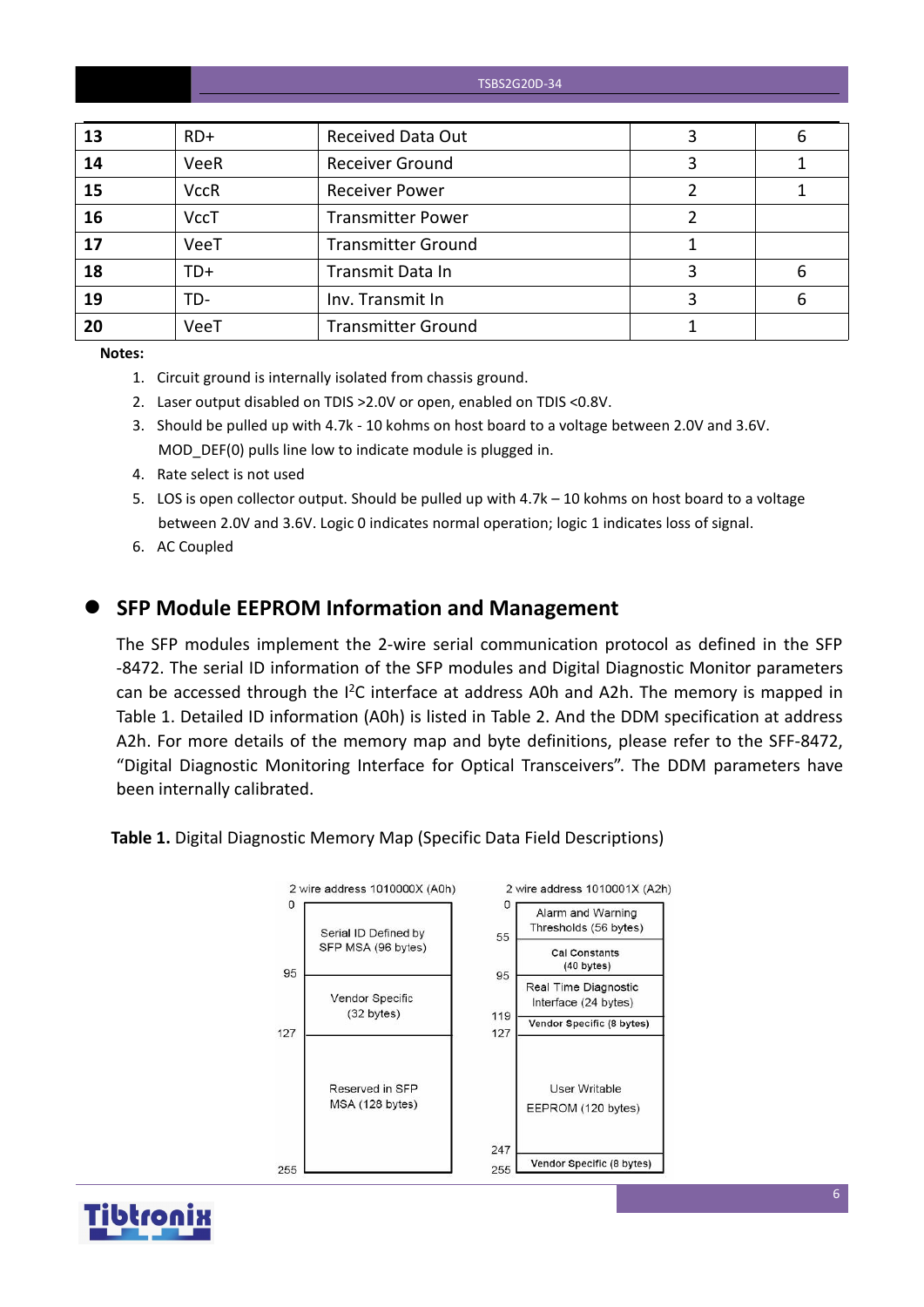|                           |                           | <b>Table 2</b> - LLF NOIVI SETIAL ID TVIETIIOLY COLLETIES (AUIT) |                                                                                                          |
|---------------------------|---------------------------|------------------------------------------------------------------|----------------------------------------------------------------------------------------------------------|
| Data                      | Length                    | <b>Name of</b>                                                   | <b>Description and Contents</b>                                                                          |
| <b>Address</b>            | (Byte)                    | Length                                                           |                                                                                                          |
| <b>Base ID Fields</b>     |                           |                                                                  |                                                                                                          |
| $\mathbf 0$               | $\mathbf{1}$              | Identifier                                                       | Type of Serial transceiver (03h=SFP)                                                                     |
| $\mathbf{1}$              | $\mathbf 1$               | Reserved                                                         | Extended identifier of type serial transceiver (04h)                                                     |
| $\overline{2}$            | 1                         | Connector                                                        | Code of optical connector type (07=LC)                                                                   |
| $3 - 10$                  | 8                         | Transceiver                                                      |                                                                                                          |
| 11                        | 1                         | Encoding                                                         | NRZ(03h)                                                                                                 |
| 12                        | $\mathbf{1}$              | BR, Nominal                                                      | Nominal baud rate, unit of 100Mbps                                                                       |
| $13 - 14$                 | $\overline{2}$            | Reserved                                                         | (0000h)                                                                                                  |
| 15                        | $\mathbf{1}$              | Length(9um)                                                      | Link length supported for 9/125um fiber, units of 100m                                                   |
| 16                        | $\mathbf{1}$              | Length(50um)                                                     | Link length supported for 50/125um fiber, units of 10m                                                   |
| 17                        | $\mathbf{1}$              | Length(62.5um)                                                   | Link length supported for 62.5/125um fiber, units of<br>10 <sub>m</sub>                                  |
| 18                        | $\mathbf{1}$              | Length(Copper)                                                   | Link length supported for copper, units of meters                                                        |
| 19                        | $\mathbf{1}$              | Reserved                                                         |                                                                                                          |
| $20 - 35$                 | 16                        | Vendor Name                                                      | SFP vendor name: TIBTRONIX                                                                               |
| 36                        | $\mathbf{1}$              | Reserved                                                         |                                                                                                          |
| 37-39                     | 3                         | Vendor OUI                                                       | SFP transceiver vendor OUI ID                                                                            |
| 40-55                     | 16                        | Vendor PN                                                        | Part Number: "TSBS2G20D-34" (ASCII)                                                                      |
| 56-59                     | 4                         | Vendor rev                                                       | Revision level for part number                                                                           |
| 60-62                     | 3                         | Reserved                                                         |                                                                                                          |
| 63                        | $\mathbf{1}$              | <b>CCID</b>                                                      | Least significant byte of sum of data in address 0-62                                                    |
| <b>Extended ID Fields</b> |                           |                                                                  |                                                                                                          |
| 64-65                     | 2                         | Option                                                           | Indicates which optical SFP signals are implemented<br>(001Ah = LOS, TX_FAULT, TX_DISABLE all supported) |
| 66                        | $\mathbf{1}$              | BR, max                                                          | Upper bit rate margin, units of %                                                                        |
| 67                        | $\mathbf{1}$              | BR, min                                                          | Lower bit rate margin, units of %                                                                        |
| 68-83                     | 16                        | Vendor SN                                                        | Serial number (ASCII)                                                                                    |
|                           |                           | Date code                                                        | TIBTRONIX's Manufacturing date code                                                                      |
| 84-91                     | 8                         |                                                                  |                                                                                                          |
| 92-94                     | 3                         | Reserved                                                         |                                                                                                          |
| 95                        | $\mathbf{1}$              | <b>CCEX</b>                                                      | Check code for the extended ID Fields (addresses 64 to<br>94)                                            |
|                           | Vendor Specific ID Fields |                                                                  |                                                                                                          |
| 96-127                    | 32                        | Readable                                                         | TIBTRONIX specific date, read only                                                                       |
| 128-255                   | 128                       | Reserved                                                         | Reserved for SFF-8079                                                                                    |

### **Table 2** - EEPROM Serial ID Memory Contents (**A0h**)

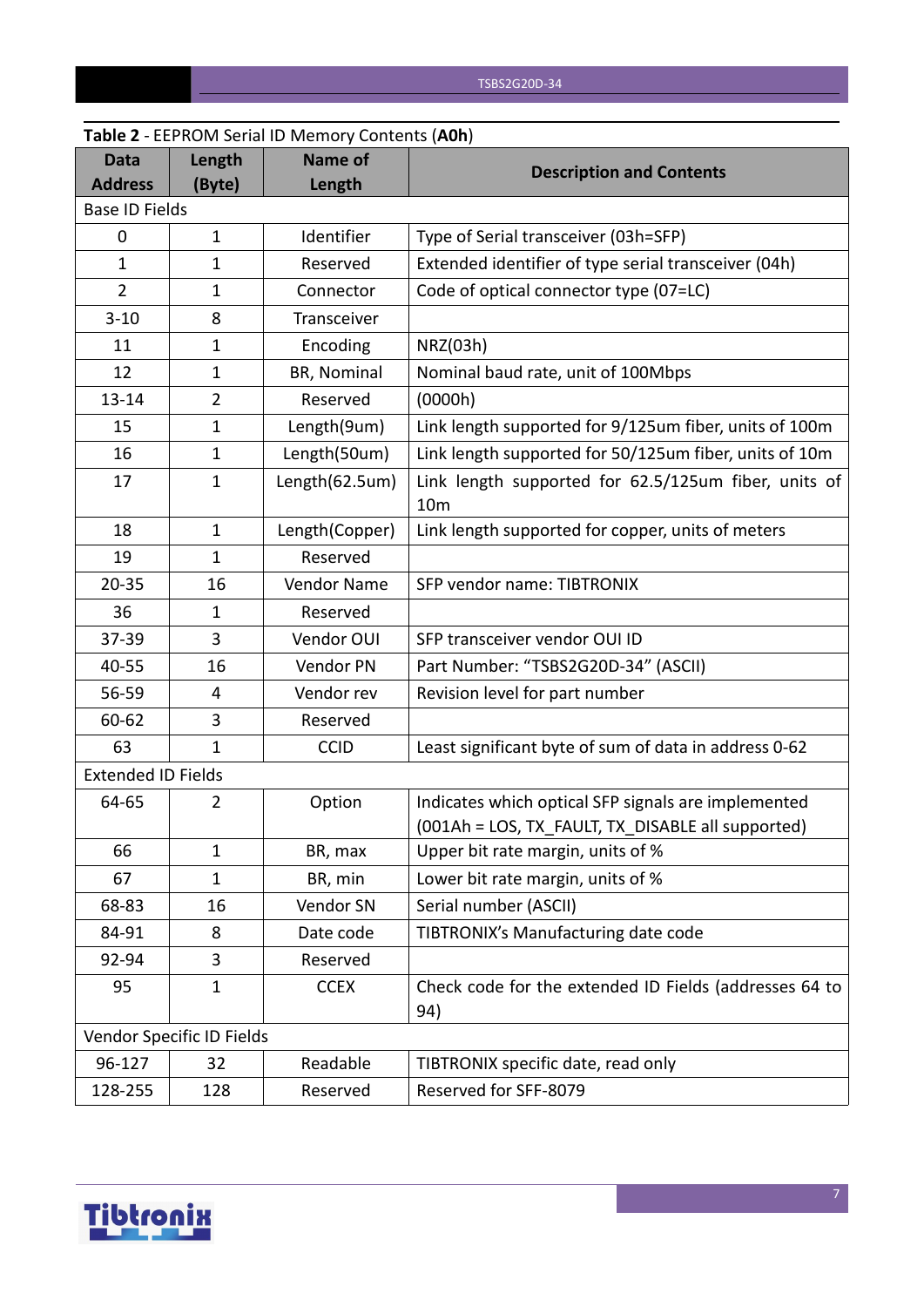# **Digital Diagnostic Monitor Characteristics**

| <b>Data Address</b> | Parameter                           | <b>Accuracy</b> | <b>Unit</b> |
|---------------------|-------------------------------------|-----------------|-------------|
| 96-97               | Transceiver Internal Temperature    | ±3.0            | $\circ$     |
| 100-101             | Laser Bias Current                  | ±10             | %           |
| 100-101             | Tx Output Power                     | ±3.0            | dBm         |
| 100-101             | Rx Input Power                      | ±3.0            | dBm         |
| 100-101             | <b>VCC3</b> Internal Supply Voltage | ±3.0            | %           |

# **Regulatory Compliance**

The TSBS2G20D-34 complies with international Electromagnetic Compatibility (EMC) and international safety requirements and standards (see details in Table following).

| Electrostatic Discharge       | MIL-STD-883E                  | Class 1(>1000 V)              |
|-------------------------------|-------------------------------|-------------------------------|
| (ESD) to the Electrical Pins  | Method 3015.7                 |                               |
| Electrostatic Discharge (ESD) | IEC 61000-4-2                 | Compatible with standards     |
| to the Single SC Receptacle   | GR-1089-CORE                  |                               |
| Electromagnetic               | FCC Part 15 Class B           | Compatible with standards     |
| Interference (EMI)            | EN55022 Class B (CISPR 22B)   |                               |
|                               | <b>VCCI Class B</b>           |                               |
| Laser Eye Safety              | FDA 21CFR 1040.10 and 1040.11 | Compatible with Class 1 laser |
|                               | EN60950, EN (IEC) 60825-1,2   | product.                      |

### **Recommended Circuit**



### **SFP Host Recommended Circuit**